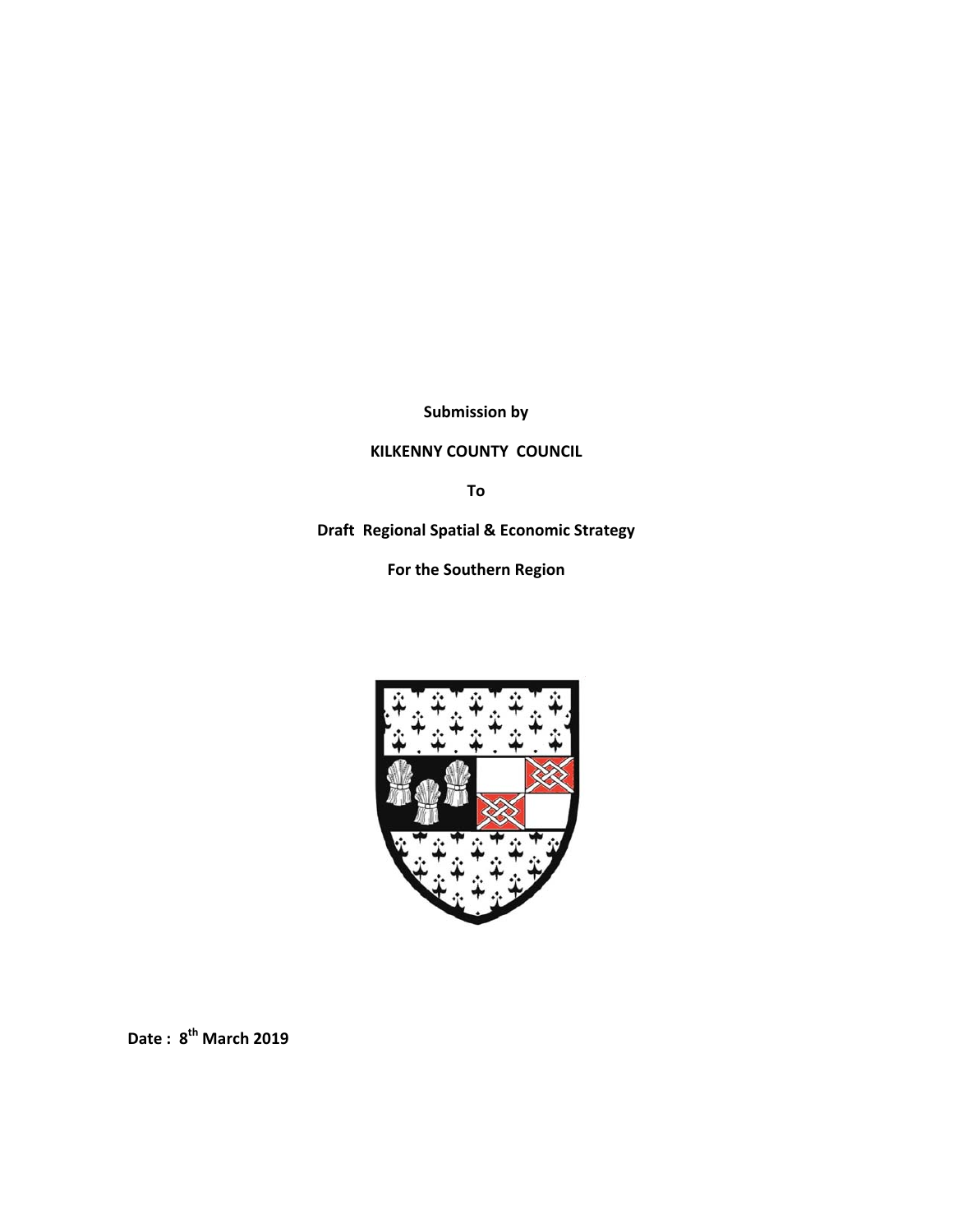### **Introduction**

Kilkenny County Council welcomes the publication of the Draft Regional Spatial and Economic Strategy for the Southern Assembly area. The document is comprehensive in its detail and the Council wishes to acknowledge elements of previous submissions by this Council and joint submissions by the Council's of the South East Planning area (i.e. Kilkenny, Waterford, Wexford Carlow and Tipperary), which have been taken into account in the preparation of the draft document.

There are elements where additional and/or alternative text would be of benefit and would help to bring clarity for local authorities in formulating their development plans and local area plans in implementing the strategy at local level. These are dealt with in detail in the sections below.

### **Key Towns**

The selection of Key Towns in the settlement hierarchy is based on an evidence‐based approach, but this evidence is not sufficiently detailed. The evidence behind such critical decisions, such as designating Key Towns, should besufficiently detailed to justify such a broad range of settlements being designated as "Key Towns."

The term Key Towns does not appear in the NPF document, nor in the Implementation Roadmap for the NPF. A consistency in terminology between the NPF and RSES is important as it aides interpretation and implementation.

More importantly, the range of towns in terms of economic activity, population scale, service providedand attributes is considered much too broad and there should be a further refinement of the settlement typology.

Significant urban areas in the region,such as Kilkenny City,should be considered as "growth enablers" that are self - sustaining regional drivers. This would allow significant settlements such as Kilkenny City, Carlow, Clonmel and Wexford to be set in the context that reflects their economic and planning function within the region, and which sets them apart from other settlements within the hierarchy. It is recommended that these significant urban areas should be recognised by way of a new tier of Key Town in the RSES, and accordingly it is recommended that this new tier be defined as those towns with a population of in excess of 15,000 people.

### **Kilkenny City**

The attributes for key towns in table 3.2 of the draft does not reflect the true role of Kilkenny City as a significant regional driver with significant potential for further growth.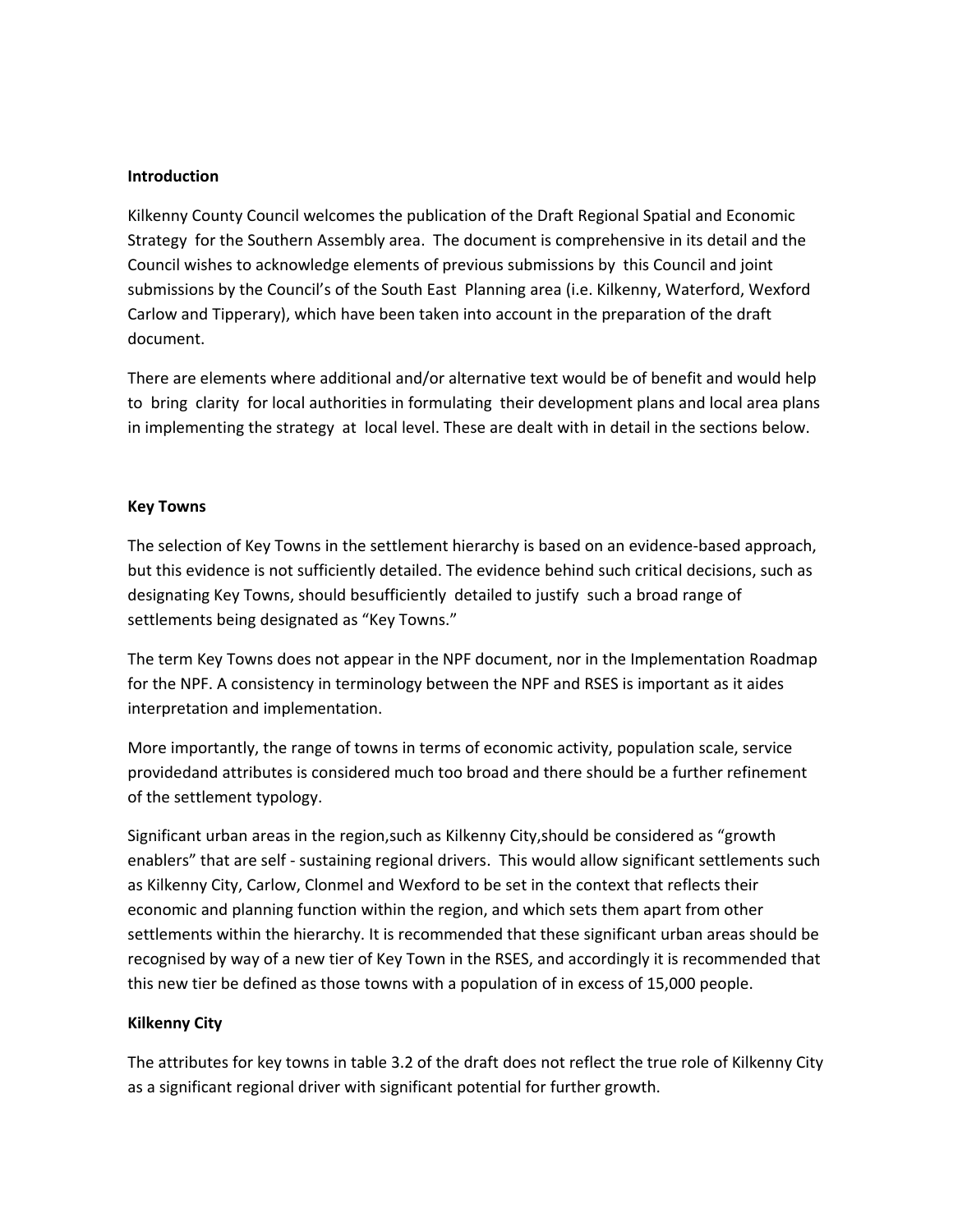The Council suggest that the profile of Kilkenny City provided on page 58 of the Draft RSES be amended as outlined below to reflect its status within the region (Please note that the full text is taken from the draft document with additions shown in red and proposed deletions with strike through):

*"Kilkenny City had a recorded population in 2016 of 26,512 and is the 4th largest settlementurban areain the Southern Region. The City isin a central pivotal location within the South‐East Strategic Planning Area, with goodand its proximity and excellent road and rail links to Dublinand Waterfordand the elsewhereendow it with a unique opportunity to maximise its contribution to the region. Kilkenny City is the 8th4thlargest employment base in the Southern Region with a daytime working population of 13,738. Kilkenny City is home to the headquarters for the Heritage* Council and the Design & Craft Council of Ireland. The City is internationally renowned as an historic mediaeval city with major tourist attractions and is also a popular conference location. *TheCity is also an important regional centre for arts and culture including high profile annual festivals."1*

### Attributes<sup>2</sup>

- Kilkenny's central location within the South-East Strategic Planning Area with good road and rail links to Dublin and the elsewhere Waterford City;
- As the 8th largest employment centre in the state, Kilkenny has demonstrated a strong performance in Agri‐Business, Finance and Tourism/Hospitality sectors.
- Regional Centre for Healthcare with St. Luke's Hospital and Aut Even Hospital serving a wide area of the region
- Growing Regional Centre for Higher Education and Research with St. Kieran's College (part of Maynooth University), the potential development of the Multi-Campus Technological University of the South‐East (TUSE).
- The City is a 'Hero site' within the FailteIreland's branding of Ireland's Ancient East. The 'Medieval Mile' package which brings together Public Realm improvements linking Kilkenny Castle to St Canice's Cathedral and other significant attractions in between, such as tourist Parade to Irishtown the Medieval Mile Museum, the new Butler Gallery, the Smithwick's Experience and Rothe House.
- Track Record in Urban Regeneration and compact growth in the City including development of *Master Plan for* the Abbey Quarter – the former Smithwick's Brewery site.
- International Connectivity. Direct access routes to the Ports of Waterford and Rosslare & Dublin & Waterford Airports.
- Recreational Assets of the River Nore walking route and development of other walking and cycling routes around the City.

<sup>&</sup>lt;sup>1</sup> The full text is taken from the document with additions shown in red and proposed deletions with <del>strike through</del>  $2^2$  The full text is taken from the document with additions shown in red and proposed deletions with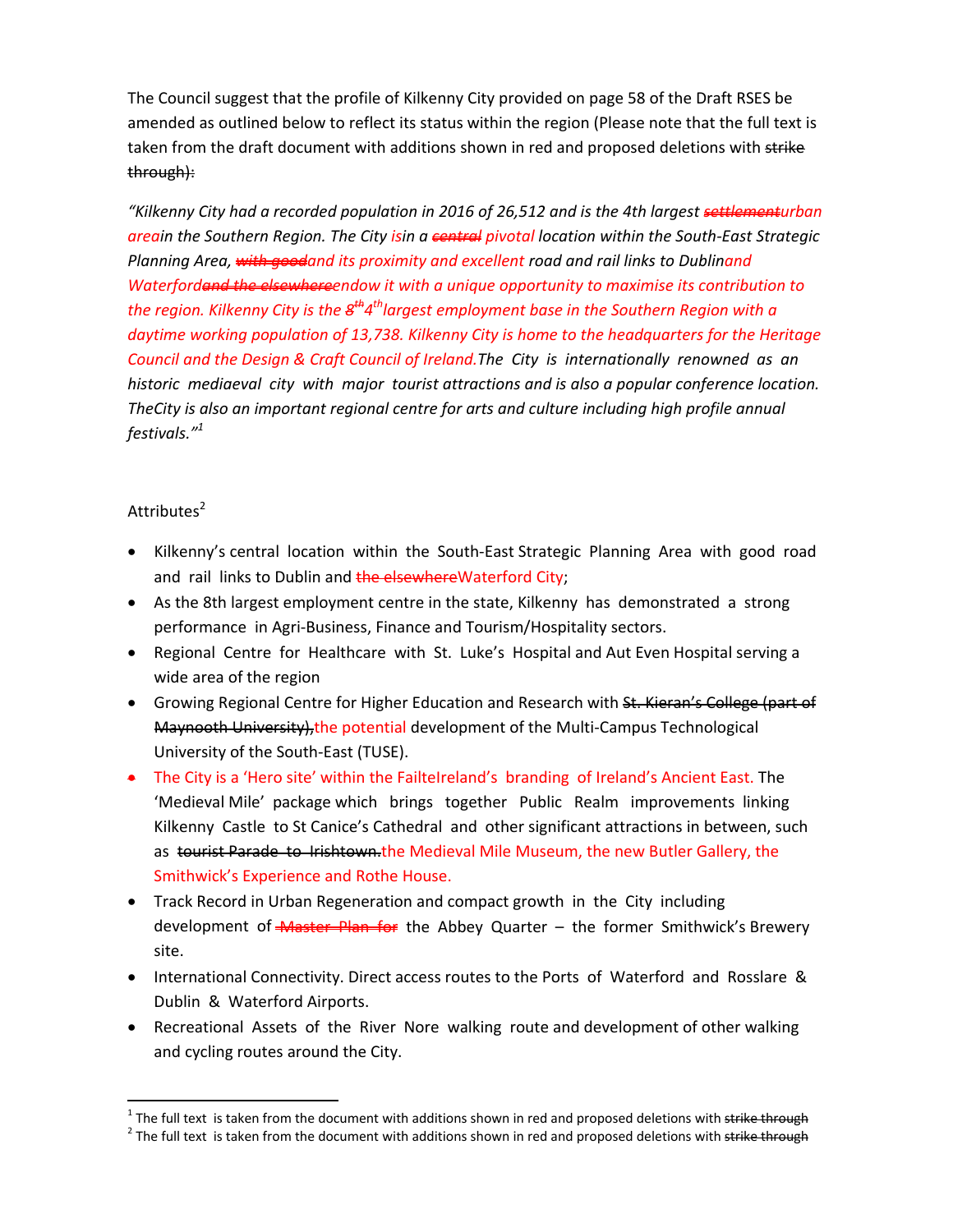- Quality of life in Kilkenny City is renowned as evidenced in its population growth which has exceeds the national average over the period 2006 – 2016.
- City Bus scheme will be operating by Q3 2019.

Infrastructural Requirements should include all of the following: $3$ 

- i. Priority Transport Infrastructure for Kilkenny enhanced rail services and improved line speeds;
- ii. Improved accessibility to the Port of Waterford Belview and Rosslare Europort by road and rail to serve as a viable alternative to Dublin Port. The Port of Waterford has excellent connectivity and has the capacity to handle significantly more container volume. The RSES seeks the development of the Port of Waterford as a major international Gateway and this is welcome. RPO 137 seeks the achievement of Tier 1 status for the Port of Waterford. A regional freight strategy should promote insofar as practical the utilisation of Tier 1 and Tier 2 Ports outside of Dublin to deal with regional freight requirements, thereby reducing the reliance on Dublin Port.
- iii. Investment to support city centre regeneration including development of the Abbey Quarter(c16 acre site in the heart of Kilkenny City that includes: a new urban quarter to complement the existing medieval city centre; capacity for almost 60,000m2 of mixed use residential, commercial, retail, education and civic space; new public realm and landscaped spaces such as a new 3 acre public square at St. Francis Abbey.) Kilkenny County Council has formed a partnership with Ireland's Strategic Investment Fund (ISIF) for the development of the Abbey Quarter;
- iv. Completion of approved infrastructure under LIHAF for the Western Environs Neighbourhood along with 2 new secondary schools;
- v. Masterplanning of a second new neighbourhood in the City at Loughmacask;
- vi. Completion of the northern extension of the ring road from the N77 Castlecomerrd across the river Nore to the R693 Freshford Rd;
- vii. Water Infrastructure: The upgrading of water supply infrastructure and additional investment in waste water infrastructure to support the economic development and anticipated growth of Kilkenny;
- viii. Continued investment in higher education including development of the Multi-Campus TUSE. Kilkenny City is of sufficient scale, has the transport connectivity and associated support infrastructure and services to accommodate some of the additional student capacity that will be provided by the TUSE;
- ix. Investment in smarter travel projects in support of the Compact '10 minute city' concept.
- x. Upgrade of the regional road the R693 from Kilkenny City to the J4 on the M8 at Urlingford to National Road status and improve the road alignment in its entirety.

<sup>&</sup>lt;sup>3</sup> The full text is taken from the document with additions shown in red and proposed deletions with strike through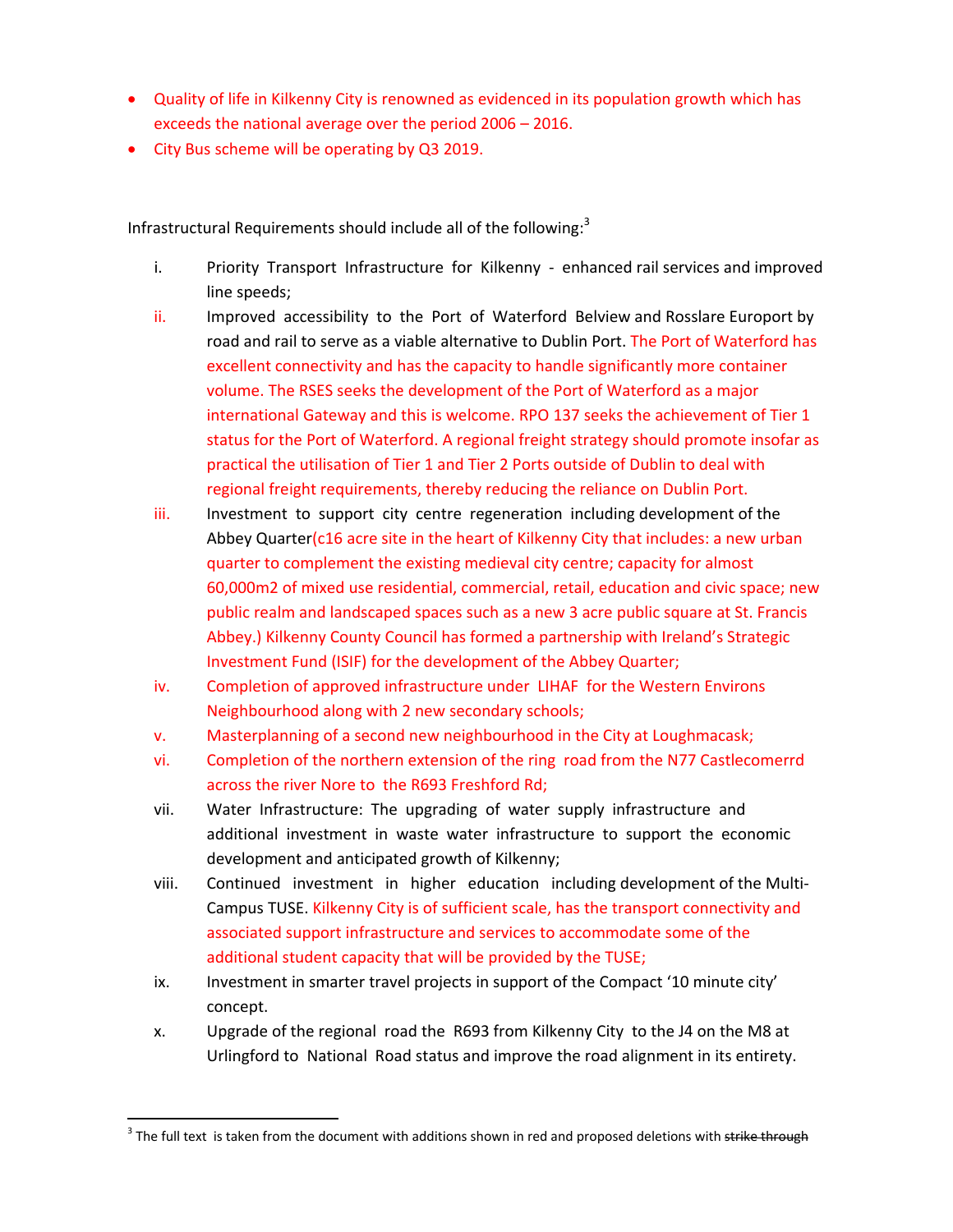### **Waterford‐ Dublin M9 Economic Corridor**

In the context of MASP Objective 2c and RPO 22a which seek to establish a connection to the Dublin – Belfast corridor with a view to an extended East coast corridor from Rosslare to Larne and having regard to the tier 2 port at Belview, Waterford City as one of the 5 cities and capital of the South East Planning Area and to provide capacity and alternative locations/choices for the greater Dublin area<sup>4</sup> and to further promote economic growth it is the view of Kilkenny County Council that a further economic corridor should be established along the Waterford‐Kilkenny – Carlow – Dublin M9 urban route.

In the Case of Carlow there should be an aspiration/objective to ensure that there is a joint urban area plan by the relevant Local Authorities (cfEastern&Midland RSES p31)as Carlow straddles the Southern Region and the Eastern and Midlands Region.



It is recommended that the following Regional Planning Objective be included :

<sup>4</sup> Draft Regional Spatial and Economic Strategy for the Southern Region p280.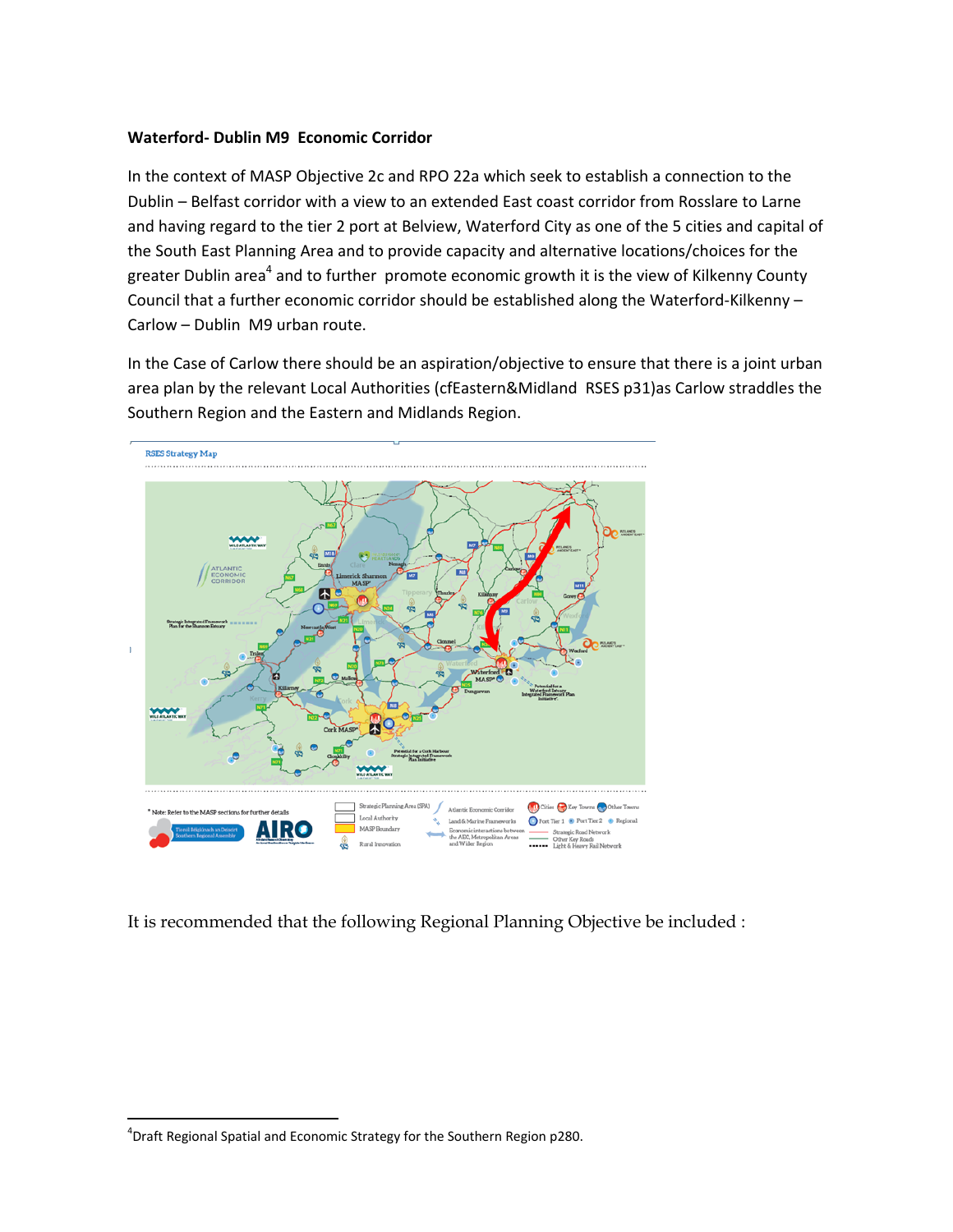# *RPO 40*

### **Waterford – Dublin M9 Economic Corridor(WDEC)**

It is an objective to develop the Waterford - Dublin Economic Corridor (WDEC) initiative, incorporating Carlow and Kilkenny, as a driver for enterprise growth, investment and attracting entrepreneurial skills and talent to the rural catchments as an economic complement to the role of metropolitan areas and larger urban centres on the WDEC.

### **Strategic Residential Lands**

- o Waterford MASP identifies an allocation of 850 units for the Ferrybank area's future growth allocation. This figure is taken from the existing Ferrybank/Belview LAP which predates the NPF and the RSES and should not be seen as a limit or as the necessary spatial distribution.
- o In order for Waterford City to grow in a concentric manner the population distribution north and south of the River needs to be reflective of the concentric concept and the compact growth scenario set out in the NPF. The growth structure in the context of the concentric city and the proposed growth of Waterford under the NPF has not been set out in the MASP.
- o It is not clear whether Kilkenny's population allocation is to be used to bolster the Ferrybank Area or whether a separate allocation will be made from the Waterford MASP. This could severely impact figures for the rest of Kilkenny City and County.
- o The Waterford PLUTS while it does contain much of the strategic infrastructure required needs to be urgently reviewed in the context of NPF targets and the proposed new road bridge linking the north and south quays ( at Reginald's Tower)
- o There is no joint implementation structure proposed/agreed to coordinate delivery in the MASP area.

The capacity of lands in the Ferrybank area needs to be reviewed in the context of the NPF and the forthcoming Waterford City and County Development Plan and the concept of concentric development of Waterford City. References to strategic residential lands should acknowledge this.